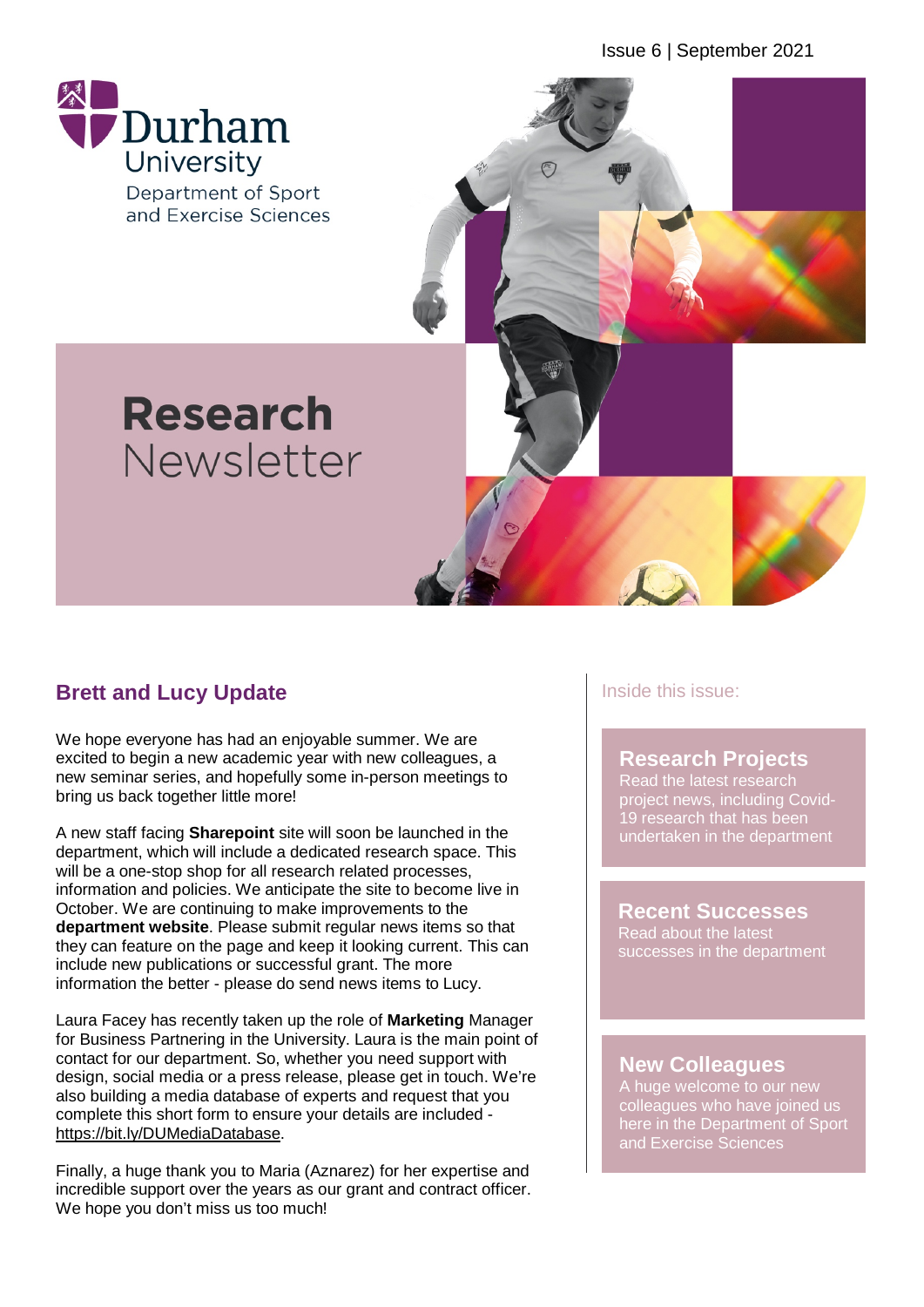

**Let's celebrate!**

#### **Recently Published Outputs**

**Culvin, A**., Bowes, A., Carrick, S., & **Pope, S.** (in-press). The price of success: Equal pay and the US Women's National Soccer Team'. *Soccer & Society*. DOI: 10.1080/14660970.2021.1977280.

**Duncan F.,** Baskin C., McGrath M, Coker JF, Lee C., Dykxhoorn J, Adams EA, Gnani S., Lafortune L., Kirkbride JB., Kaner E., Jones O., Samuel G., Walters K., Osborn D. and **Oliver EJ.** (in press) Community interventions for improving adult mental health: mapping local policy and practice in England. *BMC Public Health*.

**Entwistle, I**., Hume, P., Francis, P. and **Hind, K**. (2021) Vertebral anomalies in retired rugby players and the impact on bone density calculation of the lumbar spine. *Journal of Clinical Densitometry*, 24(2), pp.200-205.

McHugh C, **Hind K,** Davey D, Farrell G, Wilson, F (2021) Body Mass and Body Composition Changes over 7 Years in a male Professional Rugby Union Team. *International Journal of Sports Medicine*.

**Monforte, J., Smith, B., & Bennett, T**. (in press). Benefits, barriers and facilitators to golf participation among disabled people: Identifying opportunities to increase uptake and foster inclusion. *International Journal of Golf Science.*

**Monforte, J.,** Perez-Samaniego, V., & **Smith, B**. (in press). Ethnography and its potential to understand and transform the rehabilitation of spinal cord injury. In C. Hayre, D. Muller, & P. Hackett (Eds.), Rehabilitation in Practice - Ethnographic Perspectives. Singapore: Springer Nature.

Tod, D., Booth, A., & **Smith, B**. (2021). Critical appraisal: From systematic reviews to individual quantitative and qualitative studies. *International Review of Sport and Exercise Psychology*.

Weston KL, Innerd A, Azevedo LB, **Bock S**, Batterham AM. Process Evaluation of Project FFAB (Fun Fast Activity Blasts): A multi-activity school-based high-intensity interval training intervention. *Frontiers in Sports and Active Living* (section: Physical Activity in the Prevention and Management of Disease).

### **Recent Awards Received**

**Hind, K** and P Chazot. Collaboration with Biosciences. Development and acceptability of a new intervention for improving brain health in athletes at risk of concussion. Conka Elite.

**Hind, K.** Development of resting and sports zones for a neurocognitive test: repurposing for athletes at risk of concussion. My Sports Wellbeing.

## **Recent Grant Applications Submitted**

**Poulton, E:** British Academy/Leverhulme Small Grants. Tackling Antisemitism in English Football: Experiences, Support Tools, and Solutions

**Macnaughton, L:** MRC Confidence in Concept grant submission 16/09/21 - collaboration with Chemistry and titled: Measurement of breath acetone in the detection of low carbohydrate availability following implementation of 'train low' strategies.



Led by Dr Cassie Phoenix, the Department of Sport and Exercise Sciences are proud recipients of an **Athena Swan Bronze Award**. This award formally recognises our ongoing commitment to gender equality.



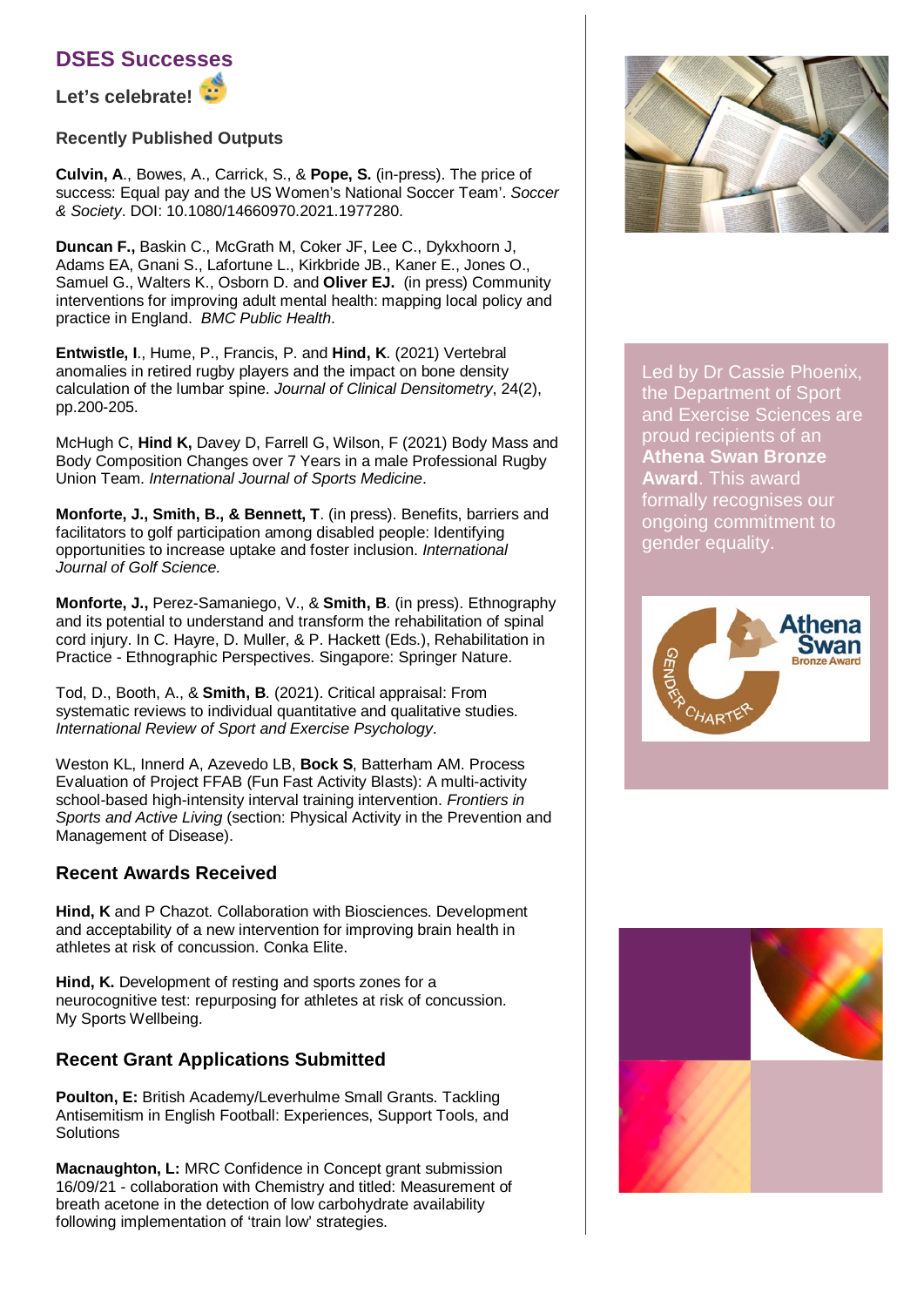# **Recent Research News**

**Fiona Duncan** and **Sophie Phillips** both employed interns to work on SPHR Fuse projects over the Summer which have now come to an end. Fiona's project investigated physical activity and sport interventions to improve public mental health. Sophie's project explored the effectiveness of forest schools on the health and development of pre-school aged children.

Congratulations to **Phillippa Kyle**, who is currently working with Caroline, Naomi and Carolyn on an SPHR-funded workpackage. Phillippa has been offered an "Alcan Future of Work" PhD Studentship at Newcastle University Business School, starting in January 2022. The working title for the studentship is 'Evaluating Talent Development Environments in Contemporary Dance: Exploring the relationship between creativity and psychological well-being to develop holistic guidelines'.

**Brett Smith, Ben Rigby, Jake Netherway, Wei Wang, Caroline Dodd-Reynolds, and Emily Oliver** have completed a rapid review of health benefits of physical activity for disabled children and young people. Following a meeting with The UK Chief Medical Officers', the recommendations have been signed off by the Department of Health and Social Care. These will now be installed as the nation's physical activity guidelines for this subpopulation. Further work is underway to coproduce an infographic and a communications approach.

**Karen Hind** and DSES postgraduate students **Thomas Goodbourn** and **Ian Entwistle**, along with Jonathan Frawley from Computer Sciences and external collaborators Patria Hume and Doug King (AUT), contributed scientific evidence towards the UK DCMS Parliamentary inquiry into *Concussion in Sport*. This evidence included findings from the DSES UK Rugby Health project and ongoing work quantifying the number and magnitude of head impacts in professional rugby union.

The Department of Sport and Exercise sciences will be represented at the [ESRC Festival of Social Sciences](https://festivalofsocialscience.com/) this year by **Cassie Phoenix**. The festival, which runs online throughout November, will include [Weatherlines,](https://www.eventbrite.com/e/weatherlines-tickets-173530693977) an online creative writing workshop designed to explore the significance of weather in our lives. The workshop forms part of the Weathered Lives project.









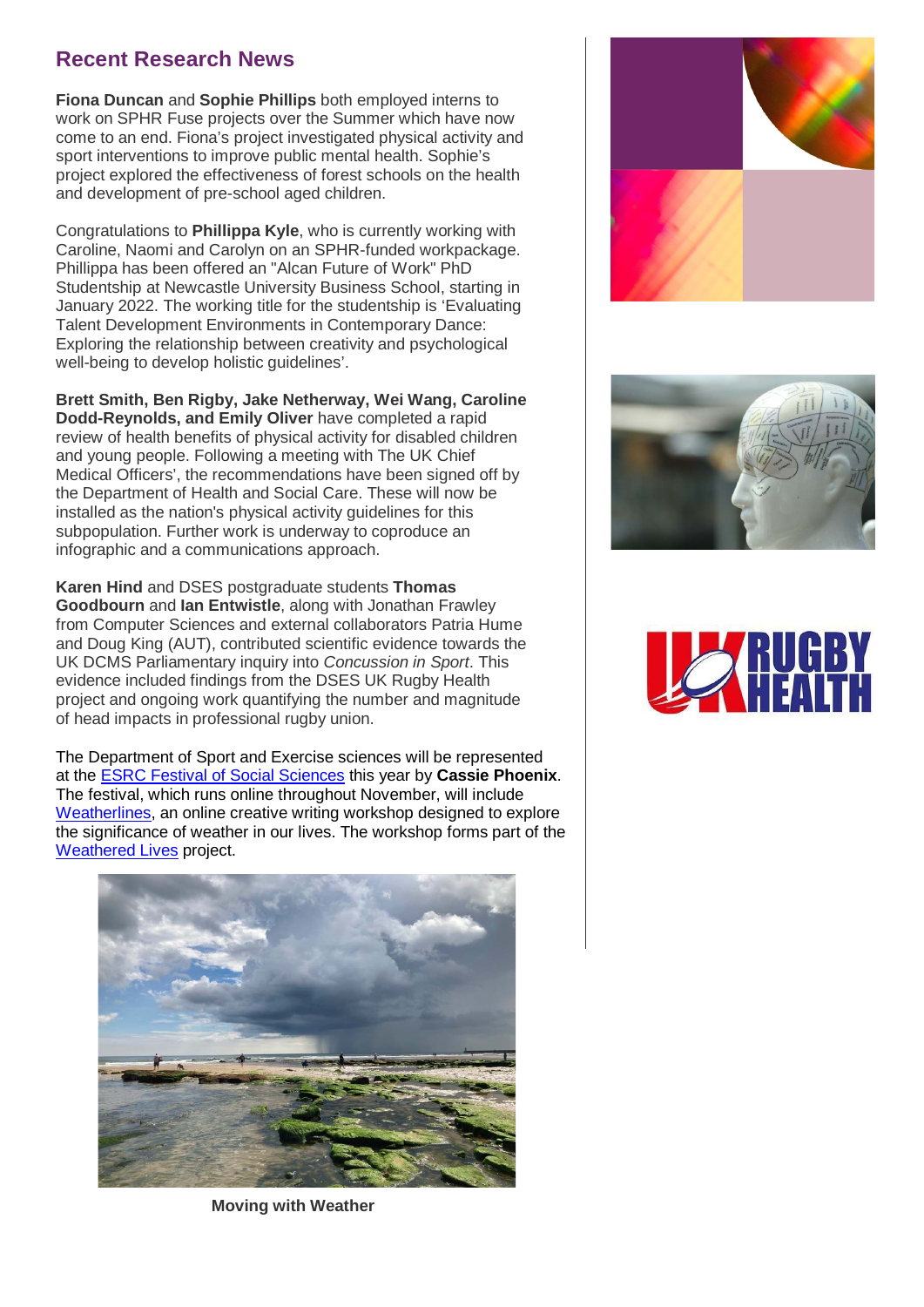# **New Professor in Practice**

The Department of Sport and Exercise Sciences (DSES) is pleased to welcome **Dr Maxine Rhodes**, Managing Director of County Durham Sport (CDS), as our newest Professor in Practice.

Maxine said: "I am delighted to be conferred with this title and look forward to enhancing the student experience and research environment at Durham University. For me, the University strategy 'So Much More' really sums up the partnership between the Department of Sports and Exercise Sciences and County Durham Sport - both partners gain much more from working together than they could achieve alone".

Maxine's appointment reflects developments over the last 18 months in which DSES and CDS have worked together to re-energise the county's system thinking around physical activity and offered a career pathway, work experience and opportunities for action-based research and evaluation for students. These developments include:

Joe Armstrong progressing from a CDS-sponsored Masters by Research with DSES into employment as Children & Young People Programme Coordinator for CDS. In this role, Joe's is already putting into practice learning from his Masters research which examined how young people's transition from primary to secondary school affected their engagement in physical education and activity.

Through a secondment undertaken by DSES PhD student, Sophie Phillips, and together with the Durham Research Methods Centre, Caroline Dodd-Reynolds is leading DSES work to improve understanding of inequalities in physical activity across County Durham by undertaking multinomial analysis of multi-year data from Sport England's national Active Lives Survey. Findings have been fed back to inform the practice of CDS staff and also the development of a new physical activity strategy for County Durham.

PhD student, Rachel Kurtz undertook a commissioned policy review for CDS and Durham County Council to identify areas of complementarity and gaps to address in local strategic approaches towards physical inactivity and the climate emergency.



For any enquiries about engagement between DSES, County Durham Sport and other physical activity partners in County Durham, please contact iain.lindsey@durham.ac.uk or maxine.rhodes@countydurhamsport.com

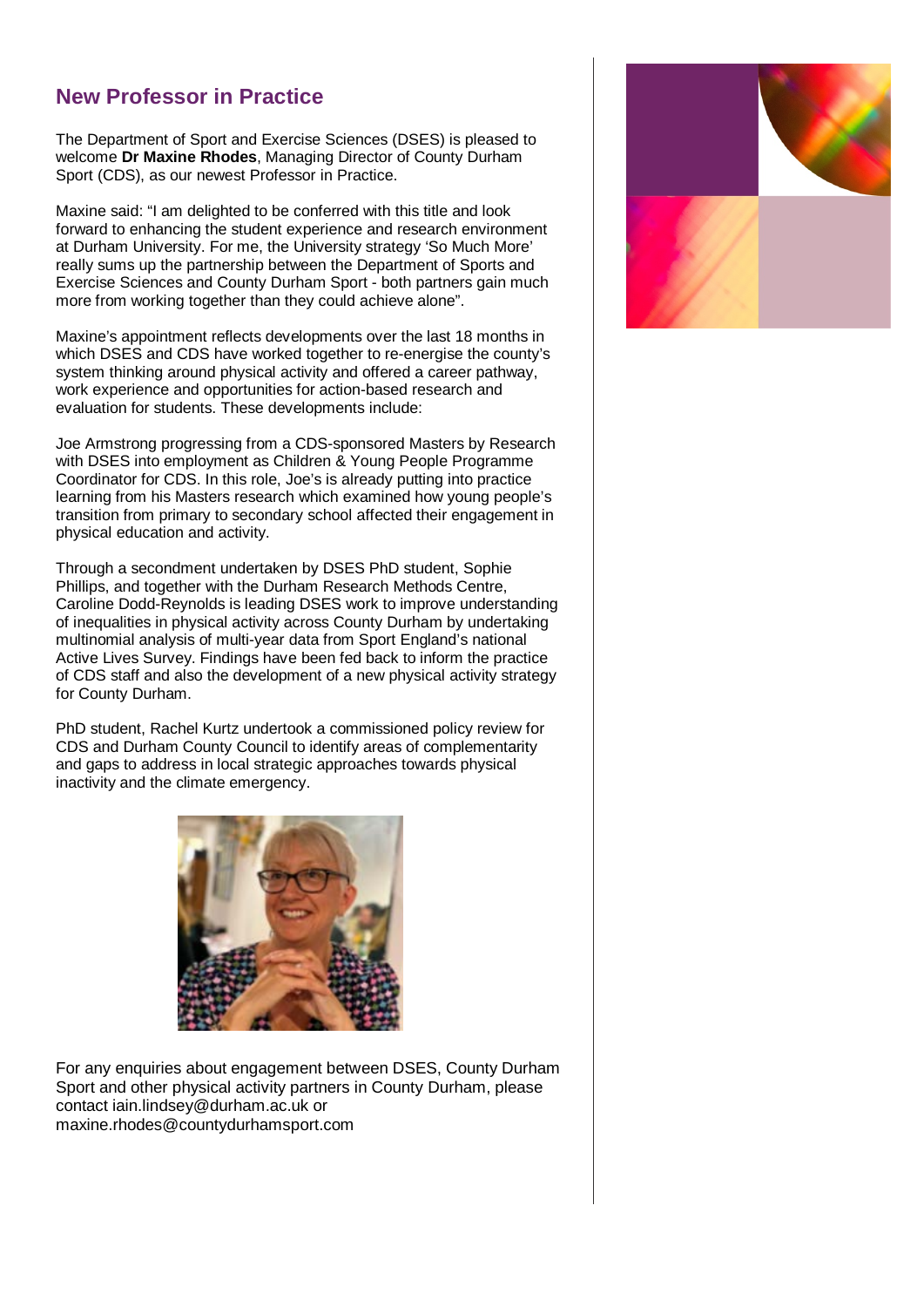# **Research and impact with physical activity partners in County Durham**

Researchers from the Department of Sport and Exercise Sciences undertake a variety of work with partner organisations that impacts on engagement in physical activity across County Durham. In this newsletter, we focus on updates from postgraduate and other student researchers:

- During a three-month secondment with County Durham Sport, Sophie Phillips undertook a practice-orientated review of research on the benefits of physical activity for children under 5 years. This review helped County Durham Sport extending into new areas of work with this age group and Sophie's production of an [explanatory](https://www.countydurhamsport.com/uncategorised/lets-get-little-ones-moving/) infographic which has been distributed throughout pre-school networks in the county.

- Rachel Kurtz undertook commissioned work to review a range of local strategy documents to identify the extent to which they enabled complementary approaches to address physical inactivity and the climate emergency. Rachel's [review](https://www.countydurhamsport.com/news/working-together-to-tackle-inactivity-and-the-climate-crisis/) will inform future developments through the county's Physical Activity Strategy Committee and she has written a blog for Fuse from her findings regarding the importance of changing discourses concerning physicality found in policy documents.

- Katie Beresford undertook a SPHR-funded summer internship (supervised by Sophie Phillips) on 'Exploring the effectiveness of Forest Schools on the Health and Development of pre-school aged children'. She was invited to present her findings to County Durham Sport in August 2021.

- In October 2021, Miles Lowson will move from his undergraduate studies in DSES to studying for a Masters by Research (supervised by Cassie Phoenix and Caroline Dodd-Reynolds) that has been sponsored by County Durham Sport to examine how winter weather shapes older adults movement practices in outdoor spaces across County Durham, and vice versa

For further general enquiries about DSES engagement with physical activity partners in County Durham please contact iain.lindsey@durham.ac.uk or contact individuals named above for further information about specific projects.





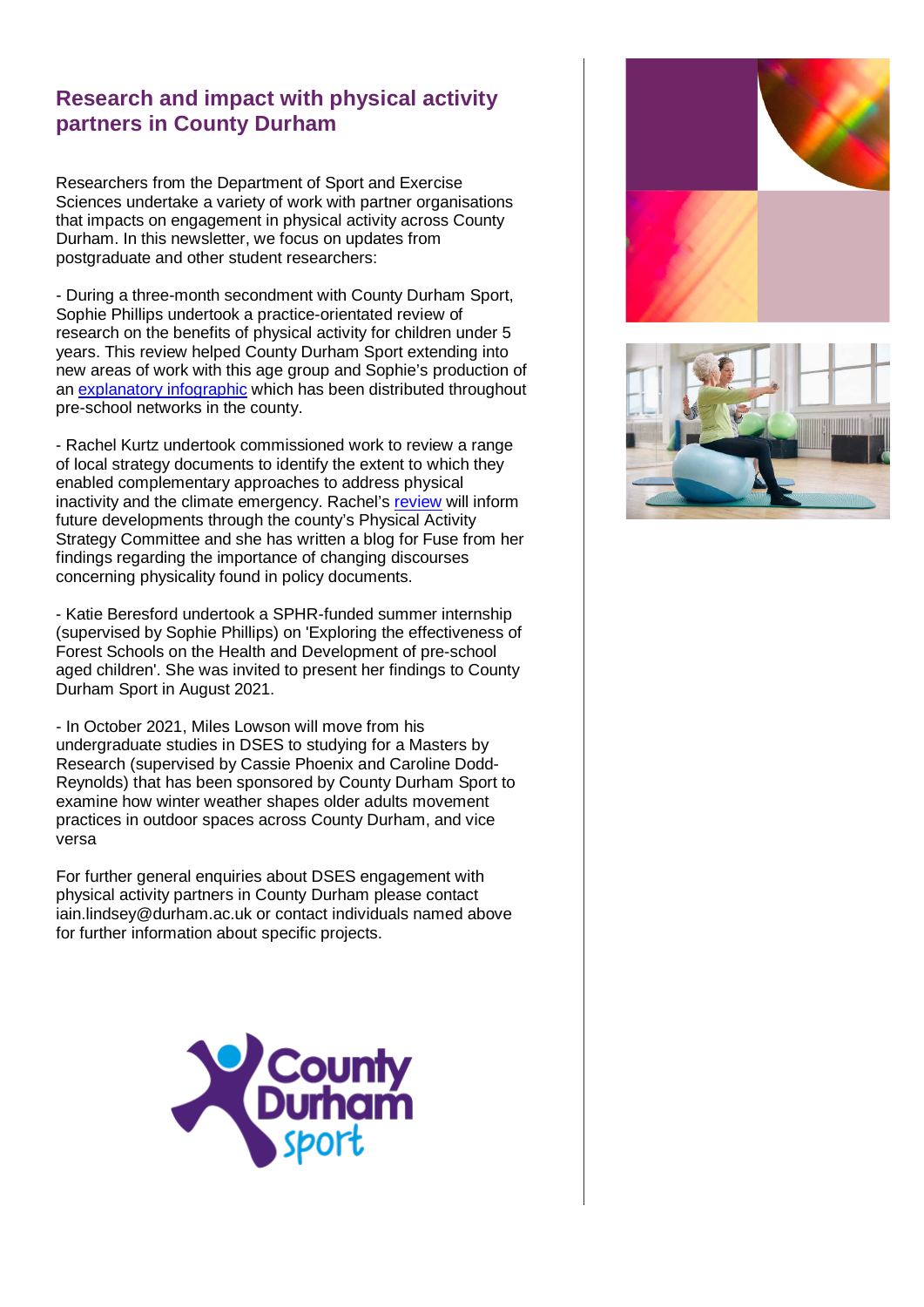# **Significant Invitations**

**Stacey Pope** was interviewed about her research for The i newspaper in July for the article: 'Women are getting more airtime than ever in men's football but abuse takes its toll'. She was interviewed alongside Sue Smith (former England international and first woman pundit to speak about the men's game on BBC's Final Score and Sky Soccer Saturday) and Lianne Sanderson (former England international and Sky Sports and TalkSport presenter). Stacey Pope discussed her research on men's 'backlash' to more women entering this former male preserve.

**Stacey Pope** was involved in supporting a bid for the UK to host the International Working Group on Women & Sport from 2022- 2026. In July, it was confirmed that this bid was successful. This involved working with the CEO of the Sport and Recreation Alliance, Lisa Wainwright MBE and Professor Elizabeth Pike (University of Hertfordshire).

**Emma Poulton** was an invited panellist at The Changing Face of Football: 20th Anniversary Symposium in September. The symposium celebrated the ground-breaking 2001 book by Les Back, Tim Crabbe and John Solomos, the first systematic and empirically-grounded account of racism and the changing role of racial and ethnic identity within football. Emma was invited to critique the book and speak about its influence on her own research on antisemitism in football.

**Lindsay Macnaughton** was invited to be part of *British Association for Sports and Exercise Science* (BASES) expert statement. More information to follow once the output is published.

**Karen Hind** was invited to write the *BASES Guidelines for the Application of Dual energy X-ray Absorptiometry (DXA) in Sport and Exercise Sciences*. This work is in press.

**Brett Smith** was invited to be part of the team to write the *BASES* expert statement on disability*.* He was also invited to give several international talks on disability and physical activity.

**Brett Smith** was invited by Public Health England Sport England and NHS Horizons to be part of their roundtable series focused on maximising physical activity in health and care.

# **The Guardian UK university rankings, 2022**

We are delighted to announce that Durham was rated 4<sup>th</sup> for Sports Science in The Guardian UK University rankings 2022 Read more [here](https://www.theguardian.com/education/ng-interactive/2021/sep/11/the-best-uk-universities-2022-rankings)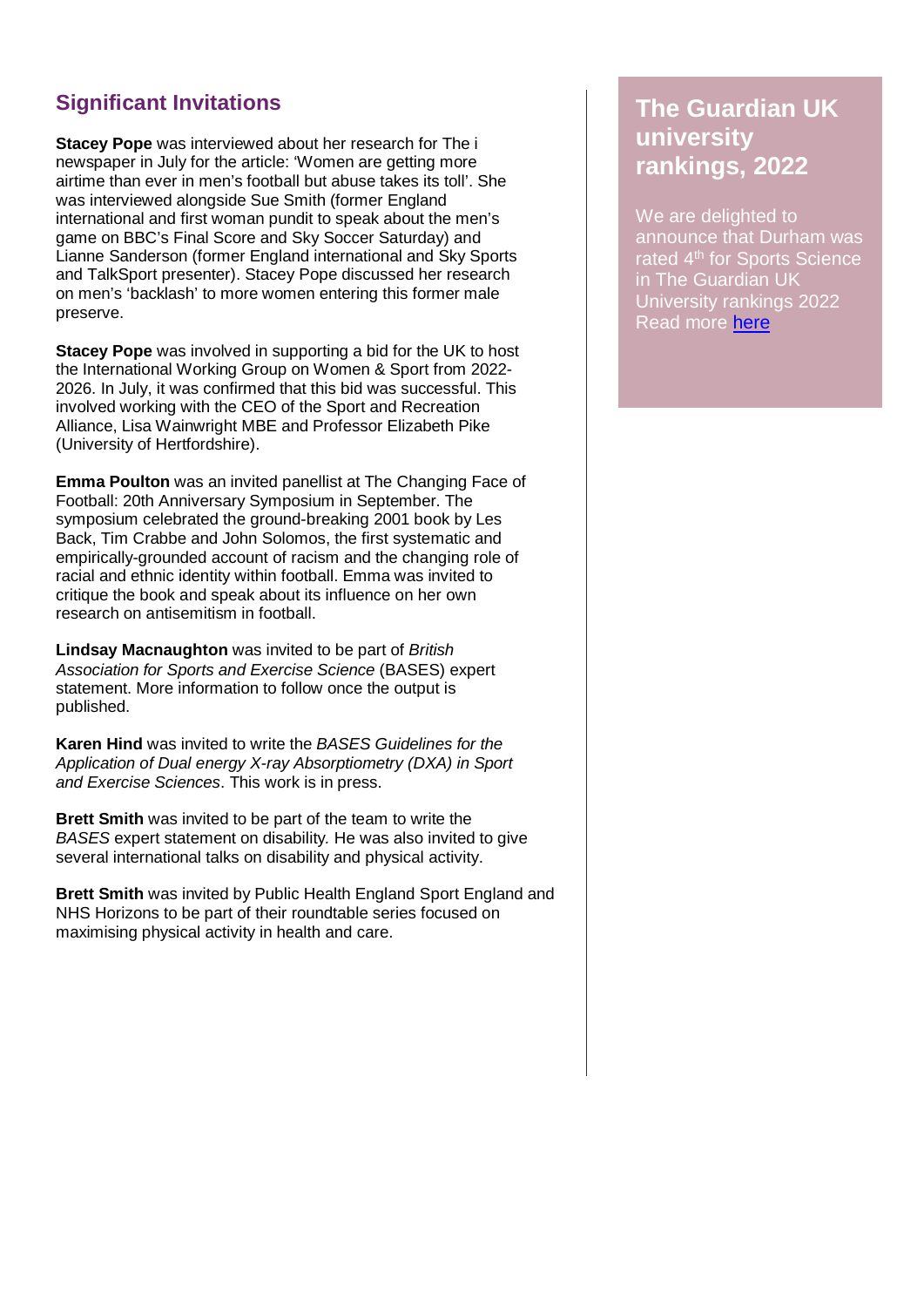

## **Postgraduate Researcher News**

The academic year transition is always an exciting time for our postgraduate community, as we celebrate recent submissions, examination successes, and look forward to welcoming a new cohort of students. This year, department staff will be supervising over 40 postgraduate students, all of whom are engaged in highquality research linked to our research themes. Our community is becoming increasingly diverse, and we're delighted to welcome more part-time and international students this year in particular. The summer was a busy time for our postgraduate researchers, with notable achievements including:

- **Rebekah Brockbank** successfully passing her PhD examination. Rebekah's work, co-supervised across the DSES and the Department of Psychology (Dan Smith and Emily Oliver), explored how dispositional and situational achievement goals interact to influence performance.
- **Lauren Kamperman's** research on exclusion in talent development systems being accepted for the International University Sports Federation's (FISU) World Conference on Innovation, Education and Sport. The conference takes place during the Lucerne 2021 Winter Universiade in December.
- **Ben Rigby**, **Jake Netherway**, and **Wei Wang**'s involvement in the production of the new Chief Medical Officers' Physical Activity Guidelines for Disabled Children and Young People.
- **Tom Goodbourn's outreach work at local grassroots rugby** clubs, sharing his research and recommendations about concussion prevention.
- **Ian Entwistle**'s presentation of two studies from his Rugby Health PhD research at the World Congress of Osteoporosis IOF-ESCO (Aug 21)
- **Alice Pearson** and **Will Jones'** involvement in collaborative interdisciplinary research with Archaeology postgraduate students **Alexandra Bowers** and **Maria Marchelli**, applying their DXA imaging skills to the mapping of medieval human bones in the new Truscott Imaging Suite.





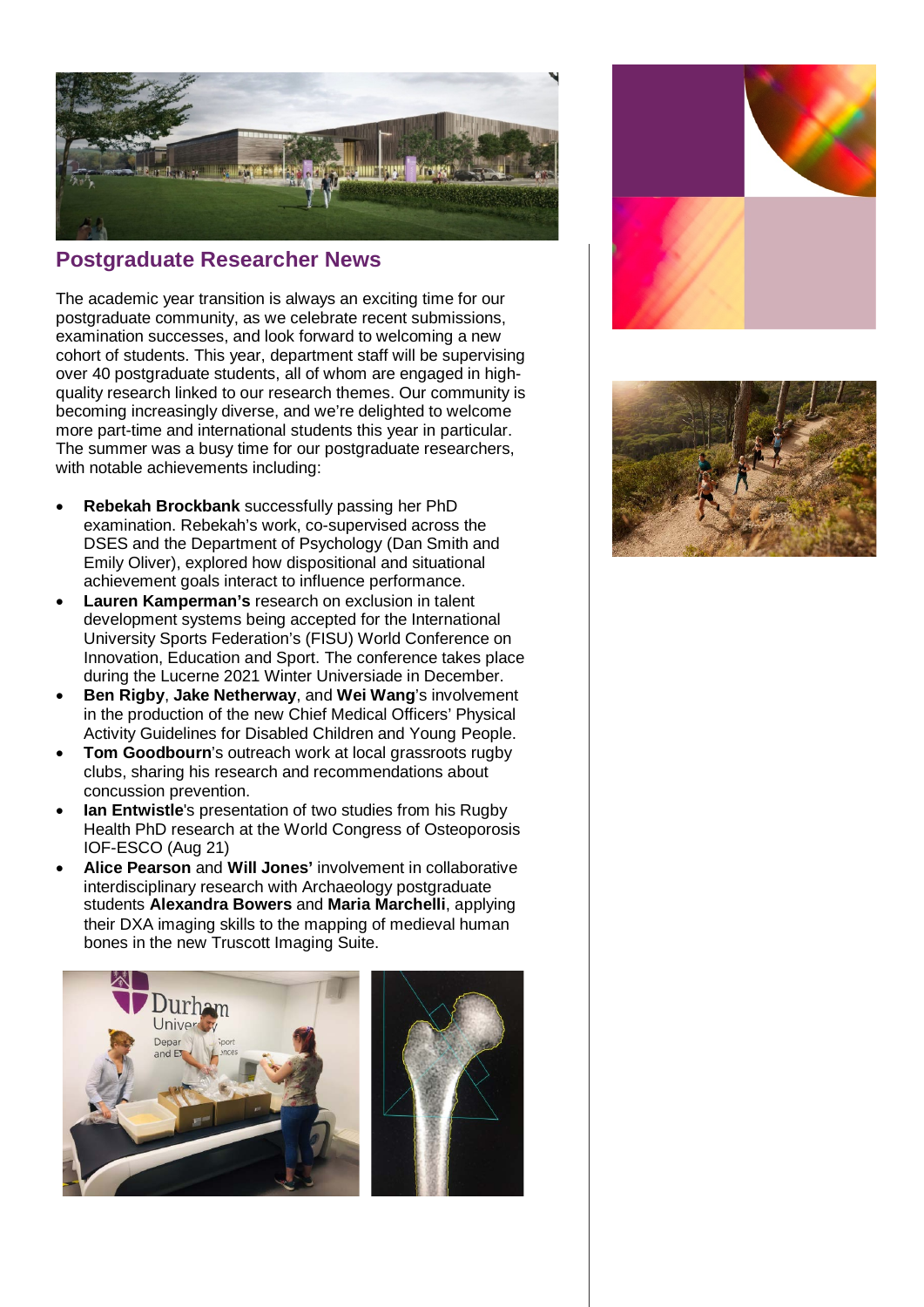# **New Colleagues**





Zoe Rickelton is the DSES new Research Grants and Contract Manager. Zoe brings a wealth of experience. We look forward to working you.

zoe.I.rickelton@durham.ac.uk

#### **What excites you about joining the department?**

I am excited to join the department because it is growing and moving forward. Not only do I get work with the amazing staff and students within the department, but I am excited to contribute to the evolution of a world-class sport and exercise science department.

#### **Could you describe the research you are going to pioneer here?**

My research looked at the relationship between nutrition and physical activity and cancer. From risk of disease through treatment and survivorship, I am not only interested in the mechanisms that related to nutrition and physical activity to the development and progression of cancer, but I am interested in developing feasible and effective interventions to improve the lives of individuals living with cancer throughout the disease trajectory.

#### **Describe yourself in five words?**

Five words I would use to describe myself are: Adventurous, Motivated, Empathetic, Passionate, and Ambitious

#### **What are your interests outside of academia?**

Outside of academia, you will most likely find me in one of two places, curled up with a good book and a cup of tea, or out in the countryside on a night long hike.

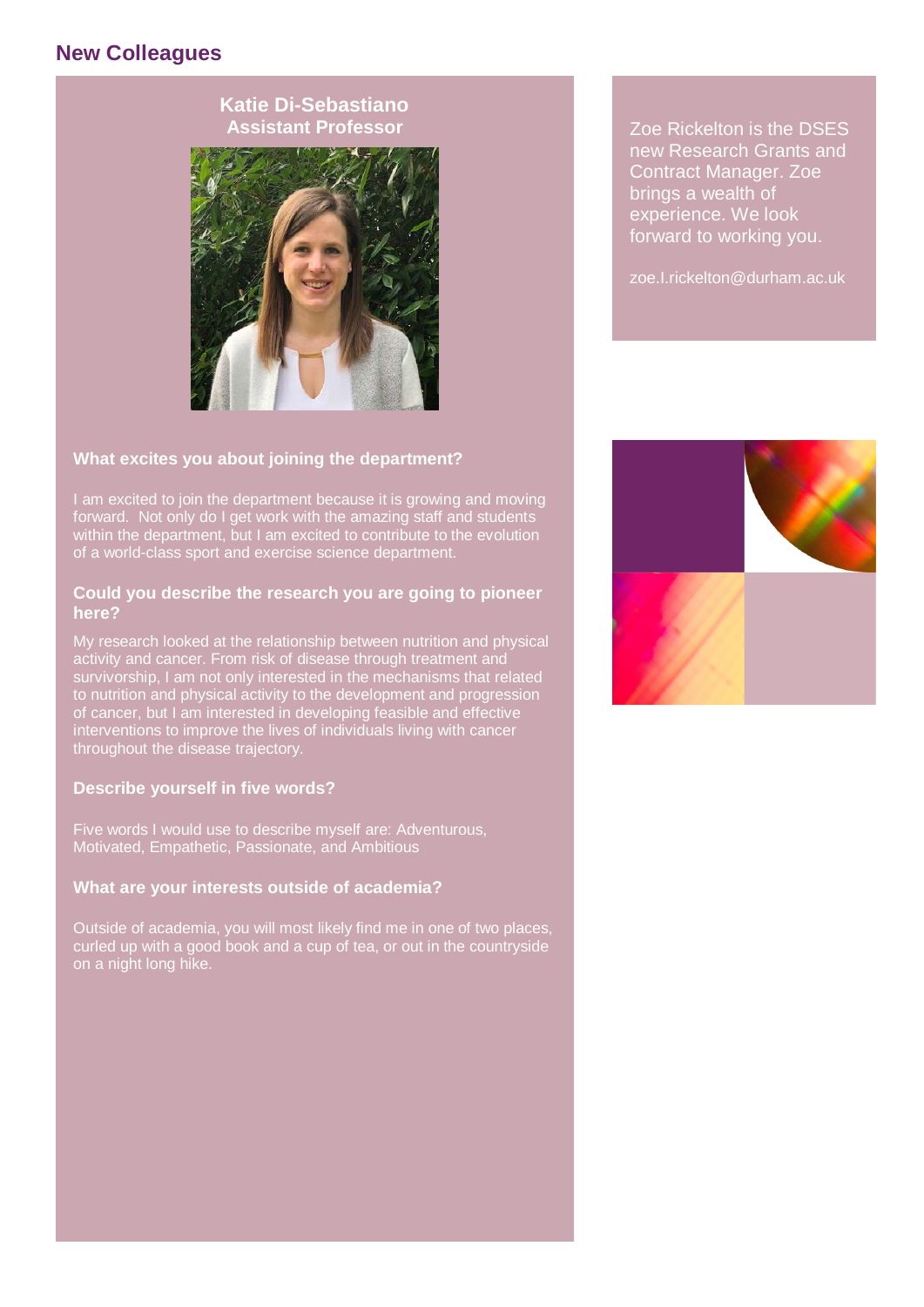## **Patrick Jachyra Assistant Professor**



### **What excites you about joining the department?**

I am really excited about the department's focus on examining sport and exercise science from a diversity of perspectives. This interdisciplinary focus is super exciting to push our thinking on how to support the physical activity, well-being and health all individuals of all abilities, and life circumstances. The department's focus dovetails with my research and teaching looking to support the physical activity and well-being of individuals diagnosed with neurodevelopmental disabilities, with a particular focus on individuals diagnosed with autism. I look forward to connecting my research at Durham University with my previous work in Toronto, Canada where I am an Affiliate Scientist at the Centre for Addiction and Mental Health.

#### **Could you describe the research you are going to pioneer here?**

My research at Durham University will examine how to support the physical activity, mental health and well-being of individuals diagnosed with autism. Specifically, I will work together with autistic people, those who care for them, and community organizations to examine the barriers to physical activity in the North East of the UK, and then work together with these partners to co-produce community programs and interventions that will support their physical activity, mental health and well-being. This research, community engagement and co-production of knowledge is important as individuals diagnosed with autism are less likely to be physically active throughout their lives, experience high rates of health and social inequities, and also more likely to have mental health challenges with a high risk to experience suicidal thoughts and behaviours. As a result of these challenges, the goal of my research is help individuals diagnosed with autism to live, healthy, happy and physically active lives, while also promoting participation and inclusion in society.

### **Describe yourself in five words?**

Passionate, supportive, empathetic, thoughtful, curious

#### **What are your interests outside of academia?**

I really enjoy travelling and spending time outdoors. This past summer, I cycled from Toronto, Canada to Niagara Falls, it was a 177 km ride. I also enjoy learning about aviation, with the goal of one day earning a pilot licence.



## **John Gray Teaching Fellow**

John Gray has joined the department as a fixed term teaching fellow for 12 months. Welcome John!